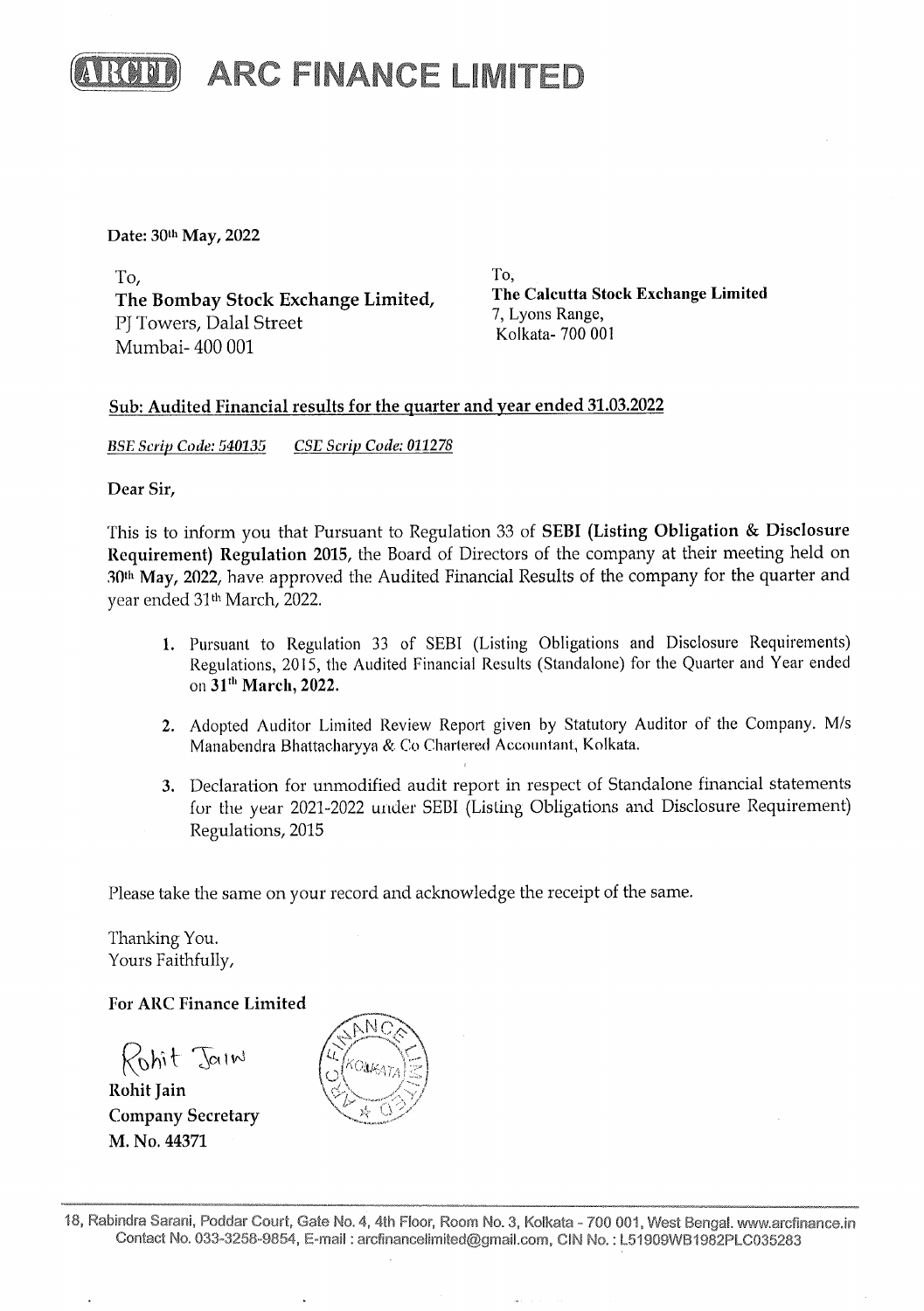

#### : INDEPENDENT AUDITORS' REPORT

## TO THE BOARD OF DIRECTORS OF ARC FINANCE LIMITED

Report on the audit of the Standalone Annual Financial Results

#### Opinion

We have audited the accompanying standalone annual financial results of **ARC Finance**<br>**Limited**("the Company") for the quarter and year ended 31st March, 2022, attached herewith,<br>being submitted by the company pursuant to

In our opinion and to the best of our information and according to the explanations given to us these standalone annual financial results:

i, are presented in accordance with the requirements of Regulation 33 of the Listing Regulations in this regard; and

ii. give a true and fair view in conformity with the recognition and measurement principles laid down in the applicable accounting standards and other accounting principles generally accepted in India of the net profit/los

#### Basis for Opinion

We conducted our audit in accordance with the Standards on Auditing (SAs) specified under section 143(10) of the Companies Act, 2013 (the Act). Our responsibilities under those Standards are further described in the Audito

## Management's Responsibilities for the Standalone Financial Results

These standalone annual financial results have been prepared on the basis of the standalone<br>annual financial statements. The Company's Board of Directors are responsible for the preparation<br>of these financial results that



 $\frac{1}{2}$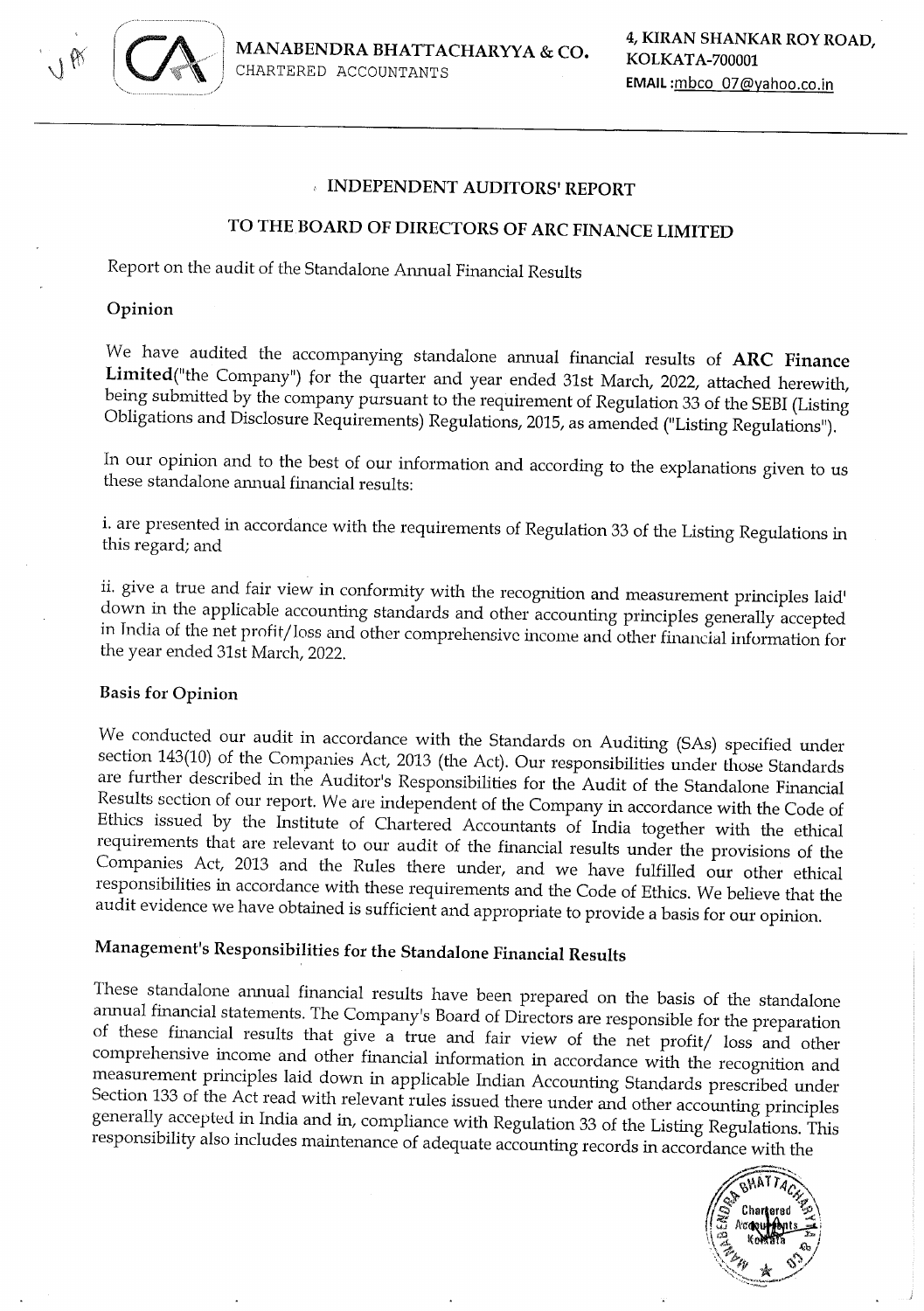provisions of the Act, for safeguarding of the assets of the Company and for preventing and detecting frauds and other irregularities; selection and application of appropriate accounting policies; making judgments and esti

In preparing the standalone annual financial results, the Board of Directors are responsible for assessing the Company's ability to continue as a going concern, disclosing, as applicable, matters related to going concern a

The Board of Directors are also responsible for overseeing the Company's financialReporting process.

## Auditor's Responsibilities for the Audit of the Standalone Financial Results

Our objectives are to obtain reasonable assurance about whether the standalone annual financial<br>results as a whole are free from material misstatement, whether due to fraud or error, and to issue<br>an auditor's report that i

As part of an 'audit in accordance With SAs, we exercise professional judgment and maintain professional scepticism throughout the audit. We also:

i. Identify and "assess the risks of material misstatement of the standalone annual financial results, whether due to fraud or error, design and perform audit procedures responsive to those risks, and obtain audit evidence

ii. Obtain an understanding of internal control relevant to the audit in order to design audit procedures that are appropriate in the circumstances, but not for the purpose of expressing an opinion on the effectiveness of

iii, Evaluate the appropriateness of accounting policies used and the reasonableness of accounting estimates and related disclosures made by the Board of Directors.

iv. Conclude on the appropriateness of the Board of Directors' use of the going concern basis of accounting and, based on the audit evidence obtained, whether a material uncertainty exists related to events or conditions t

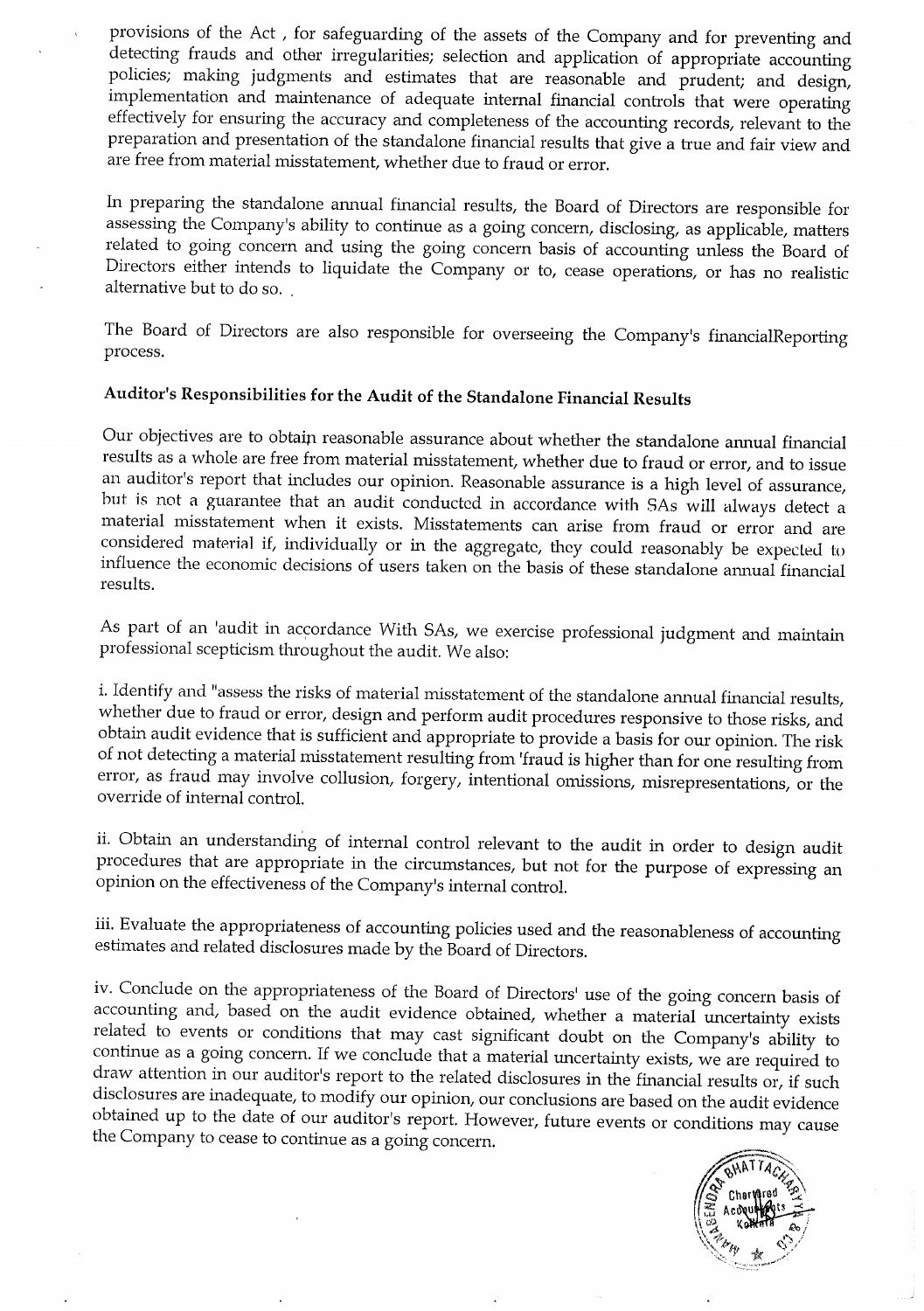v. Evaluate the overall presentation, structure and content of the standalone annual financial results, including the disclosures, and whether the financial results represent the underlying transactions and events in a man

We communicate with those charged with governance regarding, among other matters, the planned scope and timing of the audit and significant audit findings, including any significant deficiencies in internal control that we

We also provide those charged with governance with a statement that we have complied with relevant ethical requirements regarding independence, and to communicate with them all relationships and other matters that may reas

#### Other matter

The standalone annual financial results include the results for the quarter ended 31st March, 2022 and the corresponding quarter ended in the previous year being the balancing figure between the audited figures in respect

For Manabendra Bhattacharyya & Co. Chartered Accountants ICAI Firm Registration: 302030E

Chartered Accountants<br>ICAI Firm Registration: 3020<br>Amit Bhattacharjee

Amit Bhattacharjee<br>Proprietor Membership Number: 050714<br>UDIN: 22050714 ATW IDZ 1324

Place of Signature: Kolkata Date: 30/05/2022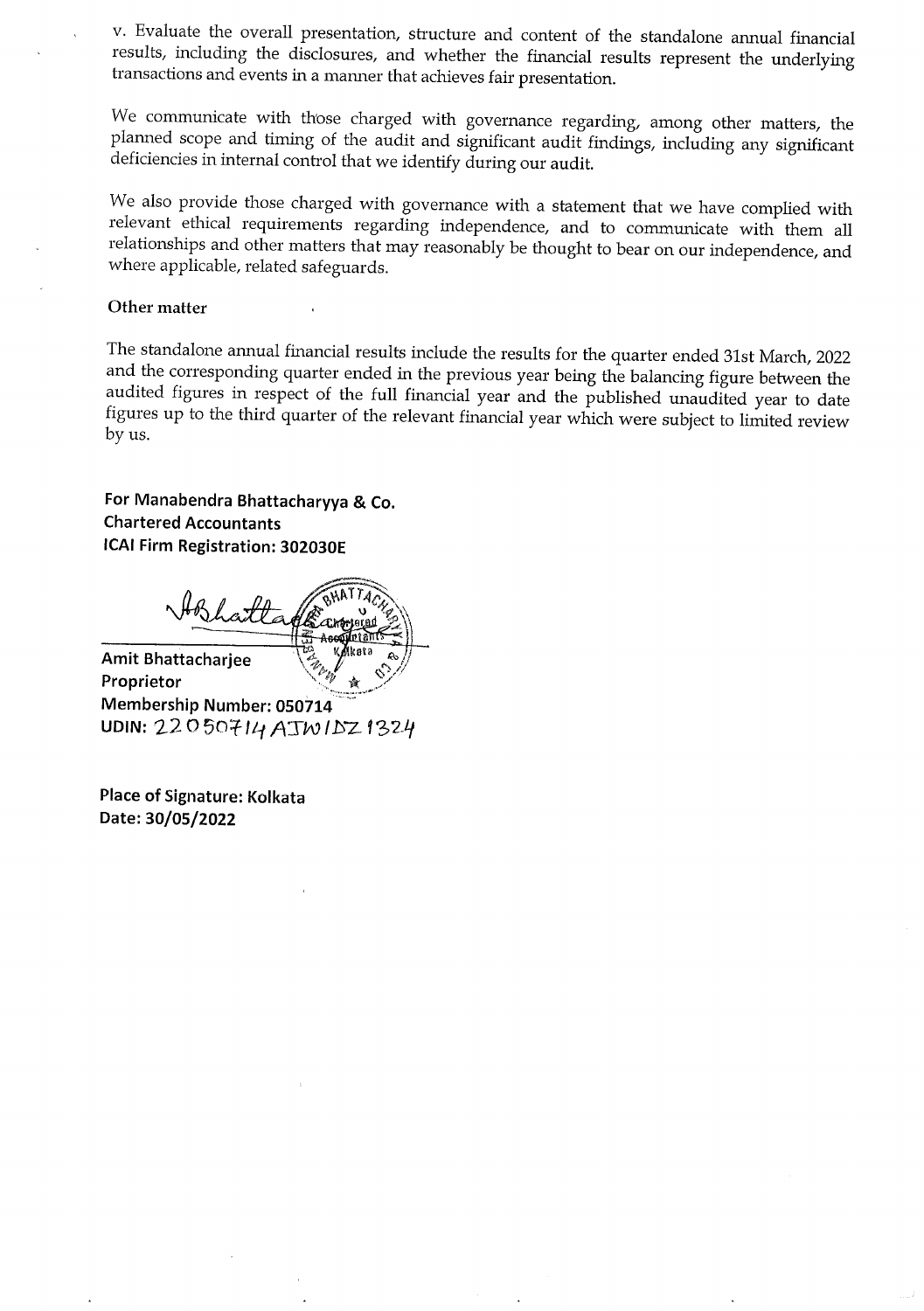# ARC FINANCE LIMITED

18, RABINDRA SARANI, PODDAR COURT, GATE NO.4, 4TH FLOOR, ROOM NO.3, KOLKATA-700001 **ARC FINAN**<br>18, RABINDRA SARANI, PODDAR COURT, GATE I<br>CIN NO. L51909WB1982PLC035283;<br>Website: a

|                                    |                                                                                                                                                            | <b>ARC FINANCE LIMITED</b> |                  |            |                                           |
|------------------------------------|------------------------------------------------------------------------------------------------------------------------------------------------------------|----------------------------|------------------|------------|-------------------------------------------|
|                                    | 18, RABINDRA SARANI, PODDAR COURT, GATE NO.4, 4TH FLOOR, ROOM NO.3, KOLKATA-700001<br>CIN NO. L51909WB1982PLC035283; Email ID. arcfinancelimited@gmail.com |                            |                  |            |                                           |
|                                    |                                                                                                                                                            | Website: arcfinance in     |                  |            |                                           |
|                                    | Satement of Audited Financial Result for the year ended 31st March, 2022                                                                                   |                            |                  |            |                                           |
|                                    | Particulars                                                                                                                                                |                            | Quarter ended    |            | (Rupees in Lakh except EPS)<br>Year ended |
|                                    |                                                                                                                                                            | 31-03-2022                 | 31-12-2021       | 31-03-2021 | 31-03-2022                                |
|                                    |                                                                                                                                                            | Audited                    | <b>Unaudited</b> | Audited    | Audited                                   |
| $\mathbf{I}$                       |                                                                                                                                                            |                            |                  |            |                                           |
|                                    | <b>Revenue From Operations</b>                                                                                                                             | 495.69                     | 478.76           | 345.38     | 3,257.80                                  |
| Ħ                                  | Other Income                                                                                                                                               | 0.32                       | 0.00             | 0.18       | 1.57                                      |
| $\begin{array}{c} \Pi \end{array}$ | Total Income (I+II)                                                                                                                                        | 496.01                     | 478.76           | 345.56     | 3,259.37                                  |
| IV                                 | <b>EXPENSES</b>                                                                                                                                            |                            |                  |            |                                           |
|                                    | Cost of materials consumed                                                                                                                                 |                            | 0.00             |            |                                           |
|                                    | Purchases of Stock-in-Trade                                                                                                                                | 718.37                     | 692.33           | 228.26     | 3,738.77                                  |
|                                    | Changes in inventories of finished goods,<br>Stock-in-Trade and work-in-progress                                                                           | (248.97)                   | $-269.04$        | 52.82      | (647.95)                                  |
|                                    | Employee benefits expense                                                                                                                                  | 4.13                       | 4.03             | 3.07       | 20.48                                     |
|                                    | Finance costs                                                                                                                                              | 19.65                      | 0.71             | 0.23       | 20.76                                     |
|                                    | Depreciation and amortization expense                                                                                                                      | 2.05                       | 1.05             |            | 5.19                                      |
|                                    | Other expenses                                                                                                                                             | 28.06                      | 24.14            | 15.00      | 83.78                                     |
|                                    | Total expenses (IV)                                                                                                                                        | 523.29                     | 453.22           | 299.38     | 3,221.03                                  |
|                                    | Profit/(loss) before exceptional items and                                                                                                                 |                            |                  |            |                                           |
| V                                  | tax (I- IV)                                                                                                                                                | (27.28)                    | 25.54            | 46.18      | 38.34                                     |
| VI                                 | <b>Exceptional Items</b><br>Profit/(loss) before tax                                                                                                       |                            |                  |            |                                           |
| VII                                | $(V-VI)$                                                                                                                                                   | (27.28)                    | 25.54            | 46.18      | 38.34                                     |
| VIII                               | Tax expense:                                                                                                                                               |                            |                  |            |                                           |
|                                    | (1) Current tax                                                                                                                                            | (6.93)                     | 2.61             | (0.01)     | 9.88                                      |
|                                    | (2) Deferred tax                                                                                                                                           | (0.08)                     | ä,               | (0.06)     | (0.08)                                    |
|                                    | Profit (Loss) for the period from                                                                                                                          |                            |                  |            |                                           |
| IX                                 | continuing operations (VII-VIII)                                                                                                                           | (20.27)                    | 22.93            | 46.25      | 28.54                                     |
| Χ                                  | Profit/(loss) from discontinued operations                                                                                                                 |                            | $\blacksquare$   |            |                                           |
| XI                                 | Tax expense of discontinued operations<br>Profit/(loss) from Discontinued operations                                                                       |                            |                  |            |                                           |
| XII                                | (after tax) (X-XI)                                                                                                                                         | (20.27)                    | 22.93            | 46.25      | 28.54                                     |
| XIII                               | Profit/(loss) for the period (IX+XII)                                                                                                                      | 20,27)                     | 22.93            | 46.25      | 28.54                                     |

## Satement of Audited Financial Result for the year ended 31st March, 2022

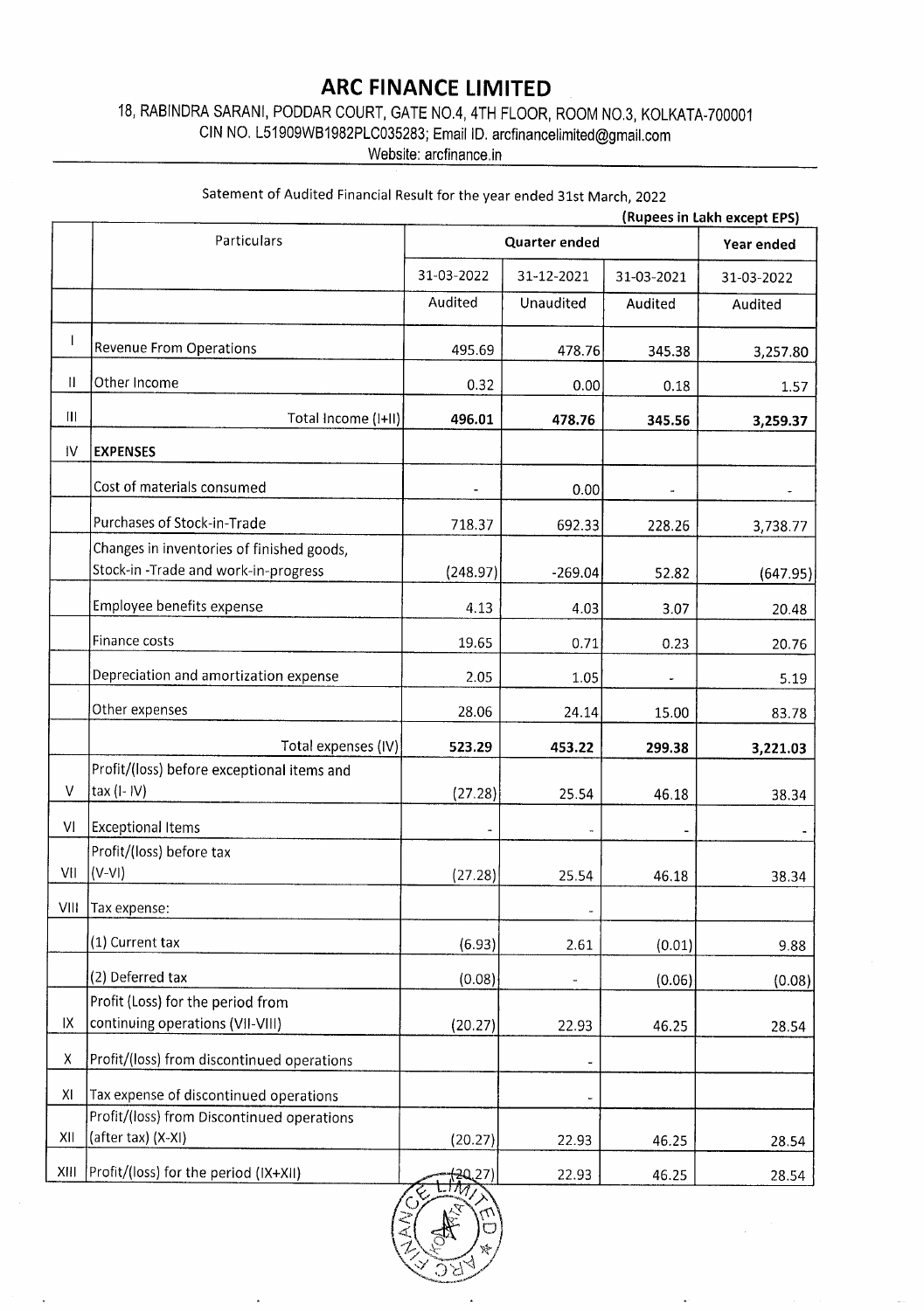| XIV            | Other Comprehensive Income                                                                                                                                                                                                                    |         |                |       |       |
|----------------|-----------------------------------------------------------------------------------------------------------------------------------------------------------------------------------------------------------------------------------------------|---------|----------------|-------|-------|
|                | A (i) Items that will not be reclassified to<br>profit or loss                                                                                                                                                                                |         |                |       |       |
|                | (ii) Income tax relating to items that will                                                                                                                                                                                                   |         |                |       |       |
|                | not be reclassified to profit or loss<br>B (i) Items that will be reclassified to                                                                                                                                                             |         |                |       |       |
|                | profit or loss                                                                                                                                                                                                                                |         |                |       |       |
|                | (ii) Income tax relating to items that will<br>be reclassified to profit or loss                                                                                                                                                              |         |                |       |       |
|                | Total Comprehensive Income for the                                                                                                                                                                                                            |         |                |       |       |
|                | period (XIII+XIV)(Comprising Profit<br>(Loss) and Other Comprehensive Income                                                                                                                                                                  |         |                |       |       |
| XV             | for the period)                                                                                                                                                                                                                               | (20.27) | 22.93          | 46.25 | 28.54 |
| XVI            | Earnings per equity share (for continuing<br>operation):                                                                                                                                                                                      |         |                |       |       |
|                | (1) Basic                                                                                                                                                                                                                                     | (0.040) | 0.045          | 0.092 | 0.057 |
|                | (2) Diluted                                                                                                                                                                                                                                   | (0.040) | 0.045          | 0.092 | 0.057 |
| XVII           | Earnings per equity share (for discontinued<br>operation):                                                                                                                                                                                    |         |                |       |       |
|                |                                                                                                                                                                                                                                               |         |                |       |       |
|                | (1) Basic                                                                                                                                                                                                                                     |         |                |       |       |
|                | (2) Diluted                                                                                                                                                                                                                                   |         |                |       |       |
|                | Earnings per equity share(for discontinued<br>XVIII   & continuing operations)                                                                                                                                                                |         |                |       |       |
|                | (1) Basic                                                                                                                                                                                                                                     |         |                |       |       |
|                | (2) Diluted                                                                                                                                                                                                                                   |         | $\blacksquare$ |       |       |
|                |                                                                                                                                                                                                                                               |         |                |       |       |
| Note:          |                                                                                                                                                                                                                                               |         |                |       |       |
| $\mathbf{1}$   | The above audited financial results were reviewed by Audit Committee and approved by the Board of Directors in<br>their meeting held on 30th May, 2022                                                                                        |         |                |       |       |
| $\overline{c}$ | The previous period figures have been regrouped wherever necessary.                                                                                                                                                                           |         |                |       |       |
| 3              | The Statutory auditors of the Company have carried out a "Auditor Report" of the above results as per Regulation<br>33 of the SEBI (Listing Obligation and Disclosure Requirement) Regulations, 2015.                                         |         |                |       |       |
| 4              | The Company has adopted Indian Accounting standards (Ind AS) with effect from 01 <sup>st</sup> April, 2017 and accordingly,<br>the above results have been prepared in accordance with the Companies (Indian Accounting Standard) Rules, 2015 |         |                |       |       |
| 5              | prescribed under Section 133 of the Companies Act, 2013<br>The above results for the quarter & year ended 31st March, 2022 along with Auditor Report has been approved by                                                                     |         |                |       |       |
|                | the Board of Directors of the Company.                                                                                                                                                                                                        |         |                |       |       |

| Note: |                                                                                                                                                                                                                                                                                                          |
|-------|----------------------------------------------------------------------------------------------------------------------------------------------------------------------------------------------------------------------------------------------------------------------------------------------------------|
|       |                                                                                                                                                                                                                                                                                                          |
|       | The above audited financial results were reviewed by Audit Committee and approved by the Board of Directors in<br>their meeting held on 30th May, 2022                                                                                                                                                   |
| 2     | The previous period figures have been regrouped wherever necessary.                                                                                                                                                                                                                                      |
| 3     | The Statutory auditors of the Company have carried out a "Auditor Report" of the above results as per Regulation<br>33 of the SEBI (Listing Obligation and Disclosure Requirement) Regulations, 2015.                                                                                                    |
| 4     | The Company has adopted Indian Accounting standards (Ind AS) with effect from 01 <sup>st</sup> April, 2017 and accordingly,<br>the above results have been prepared in accordance with the Companies (Indian Accounting Standard) Rules, 2015<br>prescribed under Section 133 of the Companies Act, 2013 |
| 5     | The above results for the quarter & year ended 31st March,2022 along with Auditor Report has been approved by<br>the Board of Directors of the Company.                                                                                                                                                  |



 $\Delta$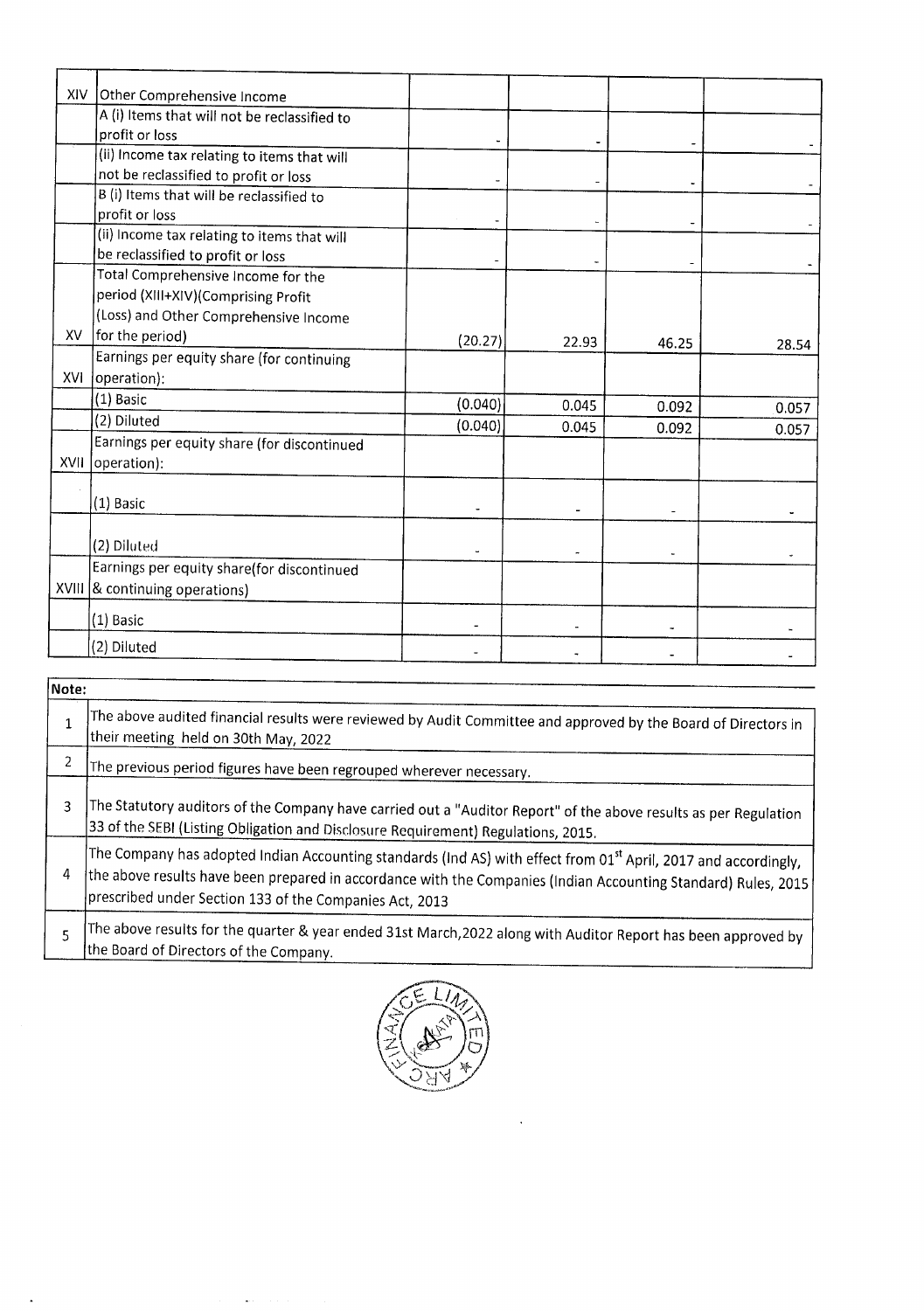#### Note on Impact of COVID-19

The World Health Organisation (WHO) declared the novel Coronavirus (COVID-19) outbreak a global pandemic on March 11,2020. Consequent to this, Government of India had declared lockdown on March 23, 2020 and therefore, the obtaining necessary permissions from the appropriate government authorities. We have also taken necessary<br>precautions to ensure the health, safety and wellbeing of all our employees as well as put in place SOPs and guidelines as per state government directives to prevent the spread of Covid-19. The Company has made detailed assessment of its liquidity position for FY 2021 and the recoverability and carrying value of its assets compri Note on Impact of COVID-19<br>
The World Health Organisation (WHO) declared the Intervold Health Organisation to this, Government<br>
therefore, the Company suspended its business<br>
operations of the Company suspended its busines

The Company will continue to closely monitor any material changes arising of future economic conditions and impact on its business.

For and behalf of Board ARC Finance Limited

Date: 30.05.2022 Designation: Director DIN: 7006877

29ng Shanne Place: Kolkata Name: APARNA SHARMA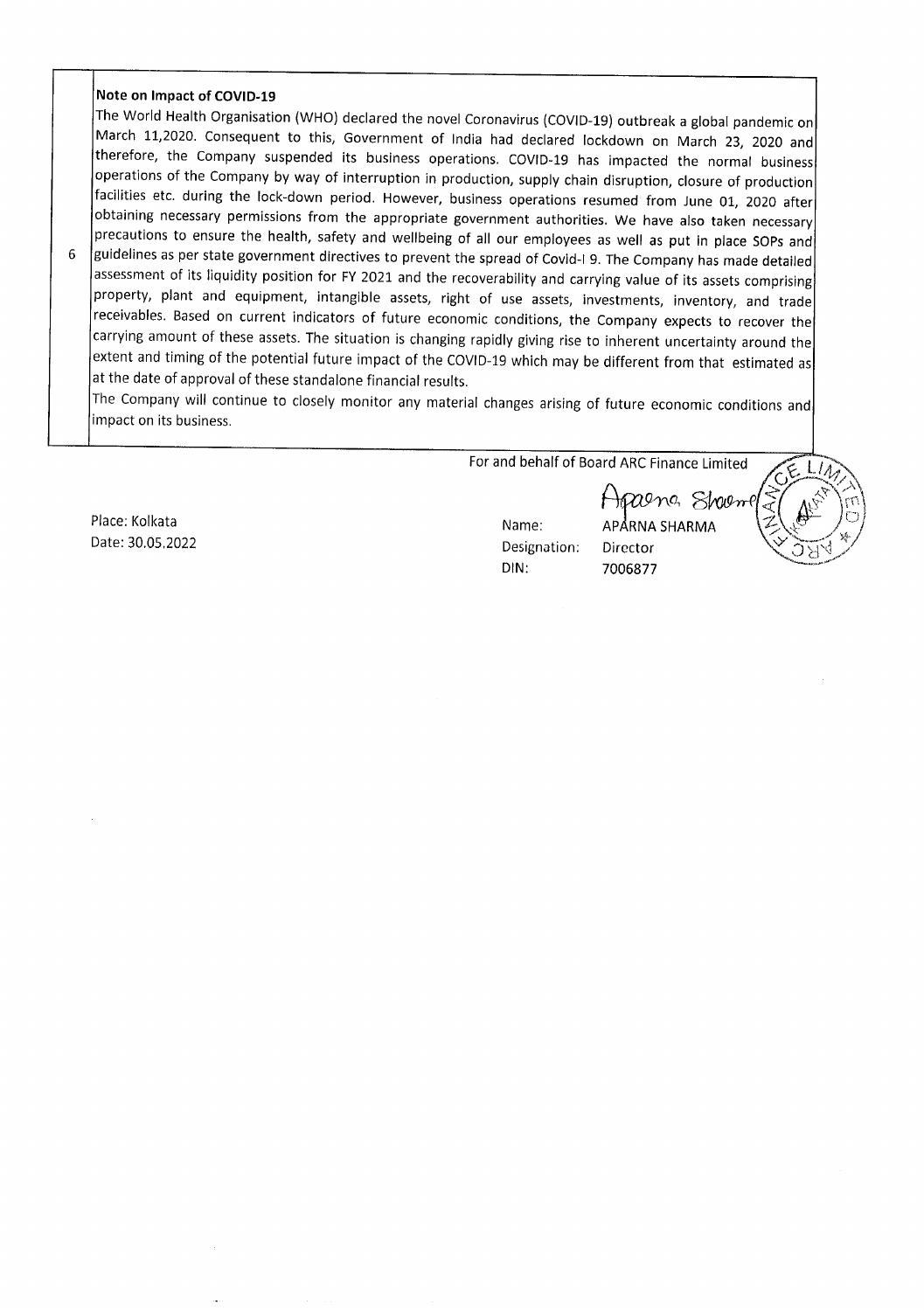# ARC FINANCE LIMITED

# 18, RABINDRA SARANI, PODDAR COURT, GATE NO.4, 4TH FLOOR, ROOM NO.3, KOLKATA-700001 ARC FINAN<br>18, RABINDRA SARANI, PODDAR COURT, GATE<br>CIN NO. L51909WB1982PLC035283;<br>Website: a

## Statement of Assets and Liabilities for Company

| <b>ARC FINANCE LIMITED</b>                                                                     |                   |                          |
|------------------------------------------------------------------------------------------------|-------------------|--------------------------|
| 18, RABINDRA SARANI, PODDAR COURT, GATE NO.4, 4TH FLOOR, ROOM NO.3, KOLKATA-700001             |                   |                          |
| CIN NO. L51909WB1982PLC035283; Email ID. arcfinancelimited@gmail.com<br>Website: arcfinance.in |                   |                          |
| <b>Statement of Assets and Liabilities for Company</b>                                         |                   |                          |
|                                                                                                |                   | (Rs. in Lakh)            |
| Standalone Statement of Assets and Liabilities                                                 | As at 31st March  | As at 31st March         |
| Particulars                                                                                    | 2022<br>(Audited) | 2021<br>(Audited)        |
| A<br><b>ASSEST</b>                                                                             |                   |                          |
| 1 Non-current assets                                                                           |                   |                          |
| (a) Property, plant and equiptment<br>(b) Capital work-in -progress                            | 27.16             | 18.51                    |
| (C) Goodwill                                                                                   |                   |                          |
| (c) other Intengible assets                                                                    |                   |                          |
| (d) Intengible assets under development                                                        |                   |                          |
| (e) Investments in subsidiary, joint ventures and associate                                    |                   |                          |
| (f) Non-current Financial Assets                                                               |                   |                          |
| (i) Non-current Investments                                                                    |                   |                          |
| (ii) Non-current Trade receivables                                                             |                   |                          |
| (iii) Non-current Loans<br>(iv) Other Non-current financial assests                            |                   |                          |
| Total non-current financial assets!                                                            |                   |                          |
| (g) Defferred tax assets (net)                                                                 |                   |                          |
| (h) Other non-current assets                                                                   |                   |                          |
| <b>Total non-current assets</b>                                                                | 27.16             | 18.51                    |
|                                                                                                |                   |                          |
|                                                                                                | 981.76            | 333.81                   |
| (a) Inventories                                                                                |                   | 35.10                    |
| (b) Current financial assets<br>(i) Current Investments                                        | 35.10             | 5.08                     |
| 2 Current Assets<br>(ii) Trade receivables                                                     | 319.46            |                          |
| (iii) Cash and cash equivalents                                                                | 3.14              |                          |
| (iv) Bank Balance other than cash and cahs equivalents                                         | 216.65            |                          |
| (v) Current Loans                                                                              | 6343.86           |                          |
| (vi) Other corrent financial assets<br>Total current financial assets                          | 7899.97           | 5.02<br>80.43<br>4994.64 |
| (c) Current tax assets (net)                                                                   |                   |                          |
| (d) Other current financial assets                                                             |                   |                          |
|                                                                                                |                   |                          |
| <b>Total Current assets</b>                                                                    | 7899.97           |                          |
| Non-current assets classified as held for sale Regulatory deferral                             |                   | 5454.08<br>5454.08       |
| 3 account debit balance and related deferred tax Assets                                        |                   |                          |
| <b>Total Assets</b>                                                                            | 7927.13           | 5472.59                  |



 $\ddot{\phantom{a}}$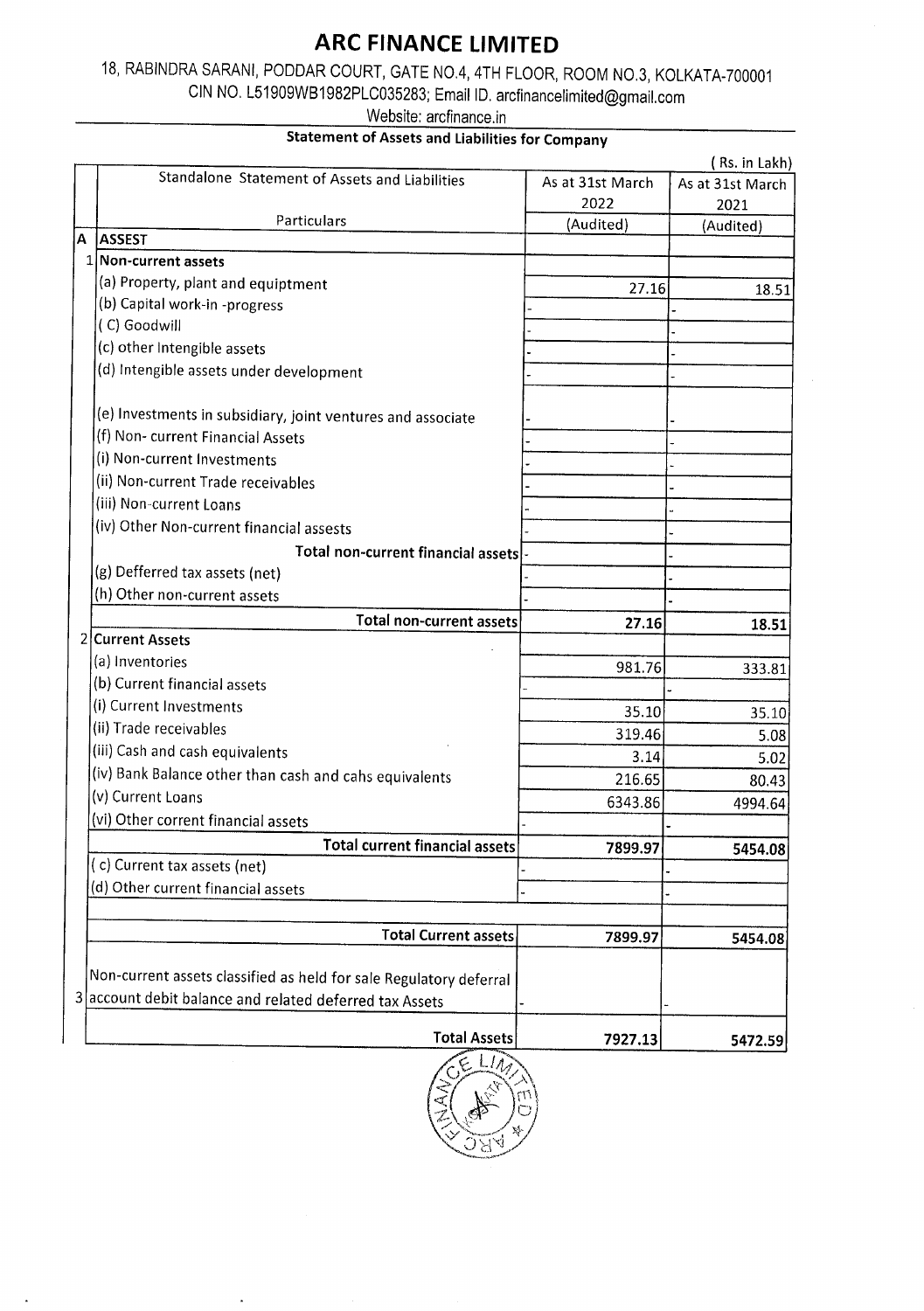| <b>B</b> EQUITY AND LIABILITIES                                                                  |                  |                  |
|--------------------------------------------------------------------------------------------------|------------------|------------------|
| 1 EQUITY<br>Equity attributable to owner of parent                                               |                  |                  |
| (a) Equity share Capital                                                                         | 5049.50          | 5049.50          |
| (b) Other equity<br>Total Equity attributable to owner of parent                                 | 77.66<br>5127.16 | 46.22<br>5095.72 |
| (c) Non controlling interest                                                                     |                  |                  |
| <b>Total Equity</b><br>2 LIABILITIES                                                             | 5127.16          | 5095.72          |
| <b>Non-current liabilites</b><br>(a) Non-current financial liabilites                            |                  |                  |
| (i) Borrowings                                                                                   |                  |                  |
| (ii) Trade Payables<br>(iii) Other non-current financial liabilities                             |                  |                  |
| <b>Total non-current liabilities</b>                                                             |                  |                  |
| (b) Provisions<br>(c) Deferred tax liabilities (net)                                             | 15.86<br>0.14    | 12.49<br>0.06    |
| (d) Deferred government grants                                                                   |                  |                  |
| (e) Other non-current liabilities<br><b>Total non-current liabilities</b>                        | 16.00            | 12.55            |
| 3 Current liabilities                                                                            |                  |                  |
| (a) Current Financial liabilities<br>(i) Borrowings                                              | 2516.80          | 9.33             |
| (ii) Trade paybles                                                                               | 254.83           | 346.49           |
| (iii) Other current financial liabilities<br><b>Total current financial liabilities</b>          | 2771.63          | 355.82           |
| (b) Other current liabilited                                                                     | 2.46             | 2.06             |
| (c) provisions<br>(e) Current tax liabilities (Net)                                              | 9.88             | 6.44             |
| (f) Deferred government grants                                                                   |                  |                  |
| <b>Total current libilities</b><br>Liabilities directly associated with assets in disposal group | 2783.97          | 364.32           |
| 4 classied as held for sale                                                                      |                  |                  |
| Regulatory deferral account credit balance and related deferred<br>5 tax libility                |                  |                  |
| <b>Total liabilities</b>                                                                         | 2799.97          | 376.87           |
| <b>Total Equity and Liabilities</b>                                                              | 7927.13          | 5472.59          |



 $\overline{\phantom{a}}$ 

 $\ddot{\phantom{1}}$ 

 $\cdots$ 

0.00 0.00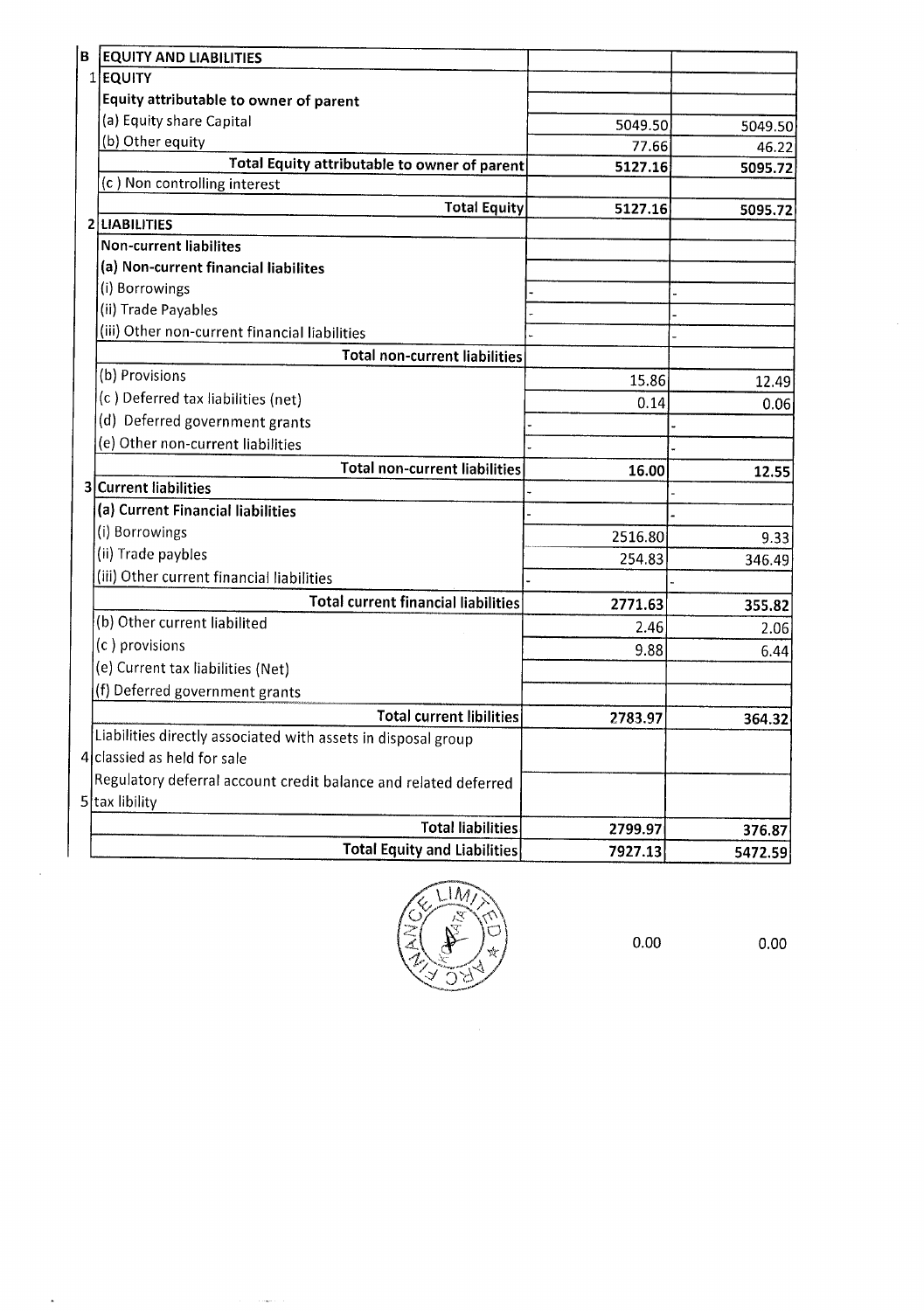# ARC FINANCE LTD

## L51909WB1982PLC035283

**ARC FINANCE LTD**<br>L51909WB1982PLC035283<br>CASH FLOW STATEMENT FOR THE PERIOD ENDED CASH FLOW STATEMENT FOR THE PERIOD ENDED ON 31ST MARCH, 2022

| <b>ARC FINANCE LTD</b><br>L51909WB1982PLC035283                                          |                                                   |                                                   |
|------------------------------------------------------------------------------------------|---------------------------------------------------|---------------------------------------------------|
| CASH FLOW STATEMENT FOR THE PERIOD ENDED ON 31ST MARCH, 2022                             |                                                   |                                                   |
|                                                                                          | For the year ended<br>31st March 2022<br>(Rupees) | For the year ended<br>31st March 2021<br>(Rupees) |
| CASH FLOW FROM OPERATING ACTIVITIES                                                      |                                                   |                                                   |
| Net profit before tax and after extra- ordinary<br>items (As per profit & loss account)  | 38.34                                             | 24.55                                             |
| Adjustments for items not included                                                       | 5.19                                              | 4.28                                              |
| Operating Profit before working capital changes                                          | 43.53                                             | 28.83                                             |
| Working capital adjustments: -<br>(Increase)/ decrease in current loans and advances     | $-1349.22$                                        | 260.93                                            |
| (Increase)/ decrease in Trade receivables                                                | $-314.38$                                         | 1.02                                              |
| (Increase)/ decrease in inventories                                                      | $-647.95$                                         | 30.95                                             |
| Increase/ (decrease) in secured or unsecured loans                                       | 2507.47                                           | $-91.43$                                          |
| Increase/ (decrease) in current liabilities<br>Cash generated from operations            | $-91.26$<br>104.66                                | $-170.71$<br>59.59                                |
| Direct Taxes Paid(Net of refund)                                                         | 0.00                                              | 0.00                                              |
| Net cash flow from operating activities (A)                                              | 148.19                                            | 59.59                                             |
|                                                                                          |                                                   |                                                   |
| CASH FLOW FROM INVESTING ACTIVITIES                                                      | 0.00                                              | 25.00                                             |
|                                                                                          | 0.00                                              | 0.00                                              |
| Proceed from sale(purchase) of investments<br>(Increase)/decrease in capital expenditure | $-13.85$                                          | 0.00                                              |
| (Increase)/decrease in fixed assets                                                      |                                                   |                                                   |
| Net cash flow from investing activities (B)                                              | $-13.85$                                          | 25.00                                             |
| <b>CASH FLOW FROM FINANCING ACTIVITIES</b>                                               |                                                   |                                                   |
| Proceeds from issue of equity shares                                                     | 0.00                                              | 0.00                                              |
| Share Applocation Money received(refund)                                                 | 0.00                                              | 0.00                                              |
| Net cash flow from financing activities (C)                                              | 0.00                                              | 0.00                                              |
|                                                                                          |                                                   | 84.59                                             |
| Net cash flow during the year $(A + B + C)$<br>Add: Opening cash and cash equivalents    | 134.34<br>85.45                                   | 0.86                                              |
| Closing cash and cash equivalents                                                        | 219.79                                            | 85.45                                             |
|                                                                                          |                                                   |                                                   |
| Components of cash and cash equivalents<br>Cash in hand                                  | 3.14                                              | 5.02                                              |
| Deposit with banks in current accounts                                                   | 216.65<br>219.79                                  | 80.43<br>85.45                                    |